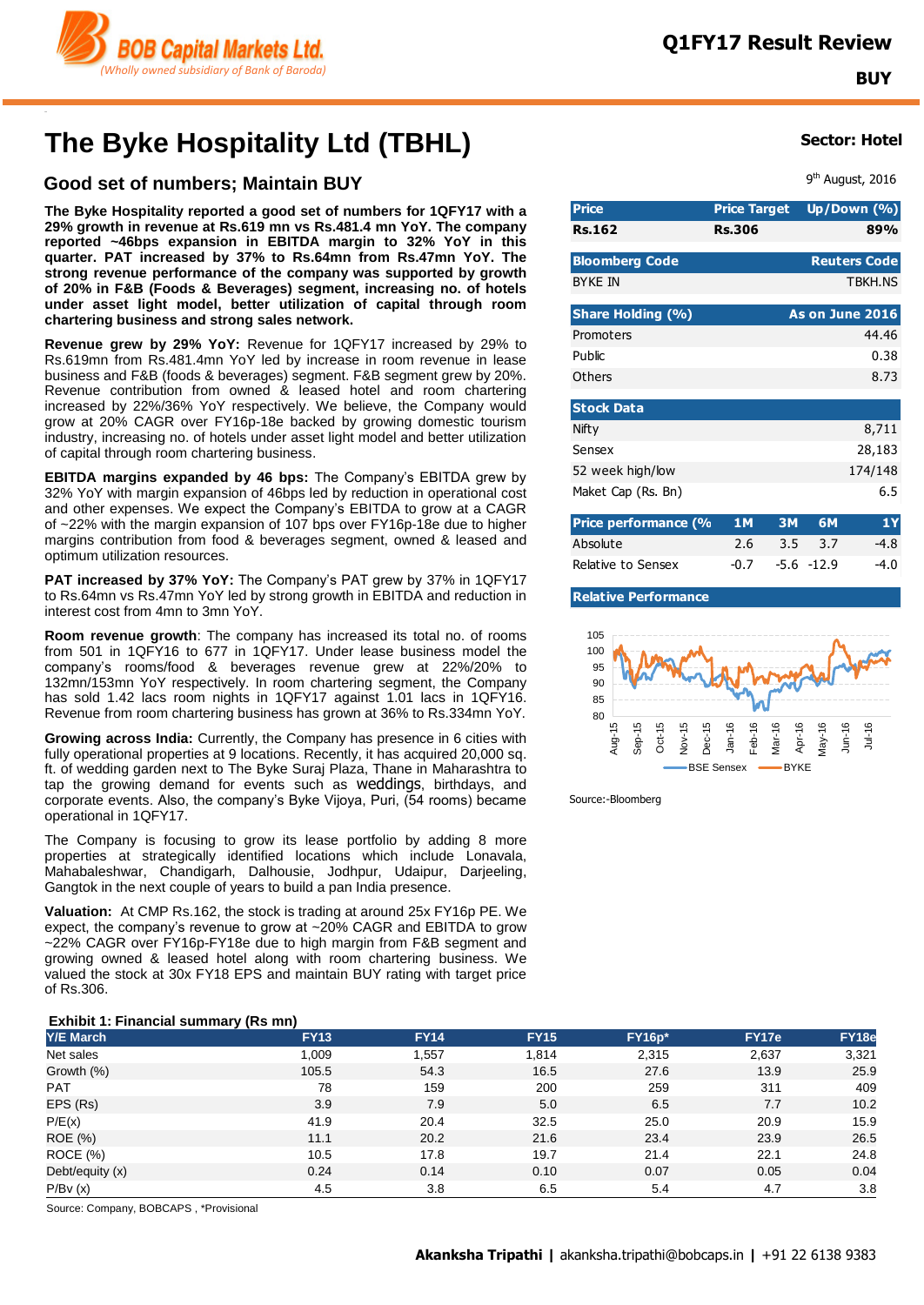| <b>Exhibit 2: Income Statement</b> |               |               |                |               |                |
|------------------------------------|---------------|---------------|----------------|---------------|----------------|
| (Rs Mn)                            | <b>1QFY17</b> | <b>1QFY16</b> | <b>YoY</b> (%) | <b>4QFY16</b> | <b>QoQ</b> (%) |
| <b>Net Sales</b>                   | 619.0         | 481.4         | 28.6           | 680.1         | $-9.0$         |
| Operational cost                   | 418.7         | 328.5         |                | 445.3         |                |
| (%) of net sales                   | 67.6          | 68.2          |                | 65.5          |                |
| Staff cost                         | 21.7          | 11.3          |                | 19.0          |                |
| (%) of net sales                   | 3.5           | 2.3           |                | 2.8           |                |
| <b>Other Expenses</b>              | 49.8          | 43.7          |                | 54.2          |                |
| (%) of net sales                   | 8.0           | 9.1           |                | 8.0           |                |
| <b>EBITDA</b>                      | 128.7         | 97.9          | 31.5           | 161.6         | $-20.3$        |
| Depreciation                       | 28.2          | 22.6          |                | 46.1          |                |
| <b>EBIT</b>                        | 100.5         | 75.3          | 33.5           | 115.5         | $-12.9$        |
| Interest                           | 3.2           | 4.1           |                | 3.6           |                |
| Other Income                       | 0.3           | 0.3           |                | 0.3           |                |
| <b>PBT</b>                         | 97.7          | 71.6          | 36.5           | 112.2         | $-12.9$        |
| Less: Taxation                     | 33.8          | 24.8          |                | 38.6          |                |
| Less: Minority Interest            | 0.0           | 0.0           |                | 0.0           |                |
| <b>Recurring PAT</b>               | 63.9          | 46.8          | 36.5           | 73.6          | $-13.2$        |
| <b>Exceptional items</b>           | 0.0           | 0.0           |                | 0.0           |                |
| <b>Reported PAT</b>                | 63.9          | 46.8          | 36.5           | 73.6          | $-13.2$        |
| Key Ratios (%)                     |               |               |                |               |                |
| <b>EBITDA Margin</b>               | 20.8          | 20.3          | 45.7           | 23.8          |                |
| Tax / PBT                          | 34.6          | 34.6          | 0.8            | 34.4          |                |
| <b>NPM</b>                         | 10.3          | 9.7           | 60.0           | 10.8          |                |
| <b>EPS</b>                         | 1.6           | 1.2           |                | 1.8           |                |

Source: Company, BOBCAPS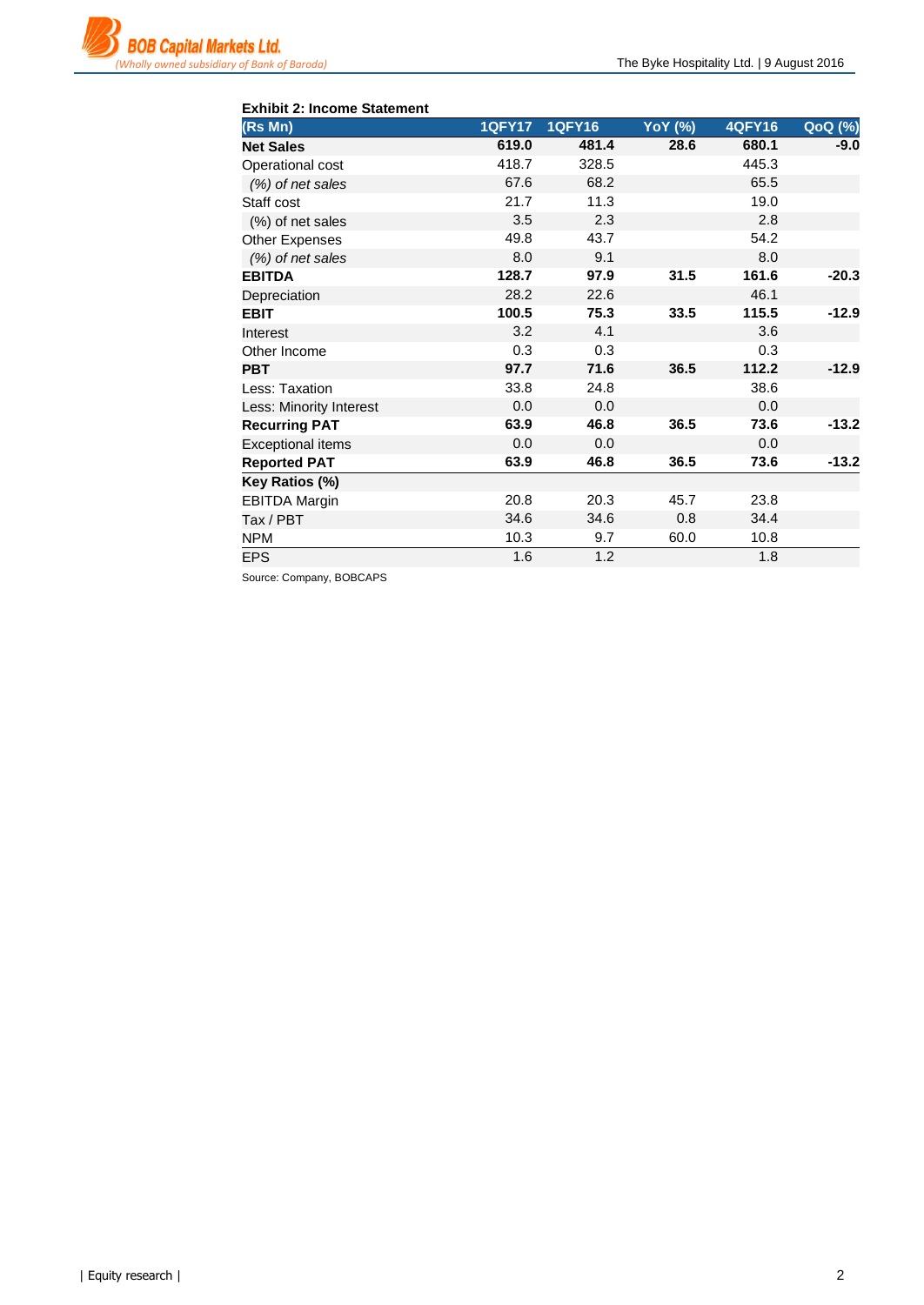

## **Financials**

| <b>Exhibit 3: Income Statement</b> |                |             |                          |                          |                              |       |  |
|------------------------------------|----------------|-------------|--------------------------|--------------------------|------------------------------|-------|--|
| Y/E Mar (Rsmn)                     | <b>FY13</b>    | <b>FY14</b> | <b>FY15</b>              | <b>FY16p*</b>            | FY17e                        | FY18e |  |
| <b>Net sales</b>                   | 1,009          | 1,557       | 1,814                    | 2,315                    | 2,637                        | 3,321 |  |
| growth (%)                         | 105.5          | 54.3        | 16.5                     | 27.6                     | 13.9                         | 25.9  |  |
| <b>COGS</b>                        | 74             | 94          | 142                      | 177                      | 201                          | 249   |  |
| <b>Staff Cost</b>                  | 28             | 32          | 38                       | 63                       | 69                           | 86    |  |
| R&D Cost                           | -              |             |                          | $\overline{\phantom{a}}$ |                              |       |  |
| SG&A Cost                          | 732            | 1,146       | 1,262                    | 1,549                    | 1,748                        | 2,195 |  |
| <b>EBITDA</b>                      | 175            | 286         | 371                      | 526                      | 619                          | 790   |  |
| growth $(%)$                       | 239            | 63          | 30                       | 42                       | 18                           | 28    |  |
| Depreciation                       | 42             | 54          | 102                      | 116                      | 134                          | 156   |  |
| <b>EBIT</b>                        | 134            | 232         | 270                      | 410                      | 485                          | 634   |  |
| Other income                       | 5              | 1           | $\mathbf 1$              | 1                        | 1                            | 1     |  |
| Interest paid                      | 23             | 21          | 18                       | 15                       | 12                           | 11    |  |
| <b>Extraordinary items</b>         | $\overline{a}$ |             | $\overline{\phantom{a}}$ | $\overline{\phantom{a}}$ | $\qquad \qquad \blacksquare$ |       |  |
| <b>PBT</b>                         | 116            | 212         | 253                      | 397                      | 475                          | 625   |  |
| Tax                                | 38             | 54          | 53                       | 137                      | 164                          | 216   |  |
| Minority interest                  | -              |             |                          | ٠                        |                              |       |  |
| <b>PAT</b>                         | 78             | 159         | 200                      | 259                      | 311                          | 409   |  |
| Non-recurring items                |                |             |                          |                          |                              |       |  |
| <b>Adjusted PAT</b>                | 78             | 159         | 200                      | 259                      | 311                          | 409   |  |

Source: Company, BOBCAPSe

\*Provisional

### **Exhibit 4: Balance sheet**

| Y/E Mar (Rsmn)                   | <b>FY13</b> | <b>FY14</b> | <b>FY15</b>              | <b>FY16p*</b> | <b>FY17e</b> | <b>FY18e</b> |
|----------------------------------|-------------|-------------|--------------------------|---------------|--------------|--------------|
| Cash & Bank balances             | 10          | 20          | 22                       | 29            | 58           | 94           |
| <b>Other Current assets</b>      | 327         | 374         | 477                      | 607           | 729          | 955          |
| Investments                      | -           | -           |                          |               | -            |              |
| Net fixed assets                 | 758         | 820         | 806                      | 874           | 925          | 1,009        |
| Goodwill                         | -           |             | $\overline{\phantom{a}}$ |               |              |              |
| Other non-current<br>assets      | 41          | 40          | 55                       | 86            | 78           | 101          |
| <b>Total assets</b>              | 1,136       | 1,254       | 1,361                    | 1,596         | 1,790        | 2,159        |
|                                  |             |             |                          |               |              |              |
| <b>Current liabilities</b>       | 197         | 234         | 211                      | 232           | 268          | 329          |
| <b>Borrowings</b>                | 176         | 121         | 98                       | 82            | 69           | 63           |
| Other non-current<br>liabilities | 39          | 50          | 51                       | 70            | 67           | 67           |
| Total                            | 412         | 405         | 360                      | 384           | 404          | 460          |
|                                  |             |             |                          |               |              |              |
| Share capital                    | 200         | 200         | 401                      | 401           | 401          | 401          |
| Reserves & surplus               | 524         | 648         | 600                      | 811           | 986          | 1,298        |
| Shareholders' funds              | 725         | 848         | 1,001                    | 1,212         | 1,387        | 1,699        |
| <b>Total liabilities</b>         | 1,136       | 1,254       | 1,361                    | 1,596         | 1,790        | 2,159        |

Source: Company, BOBCAPSe

\*Provisional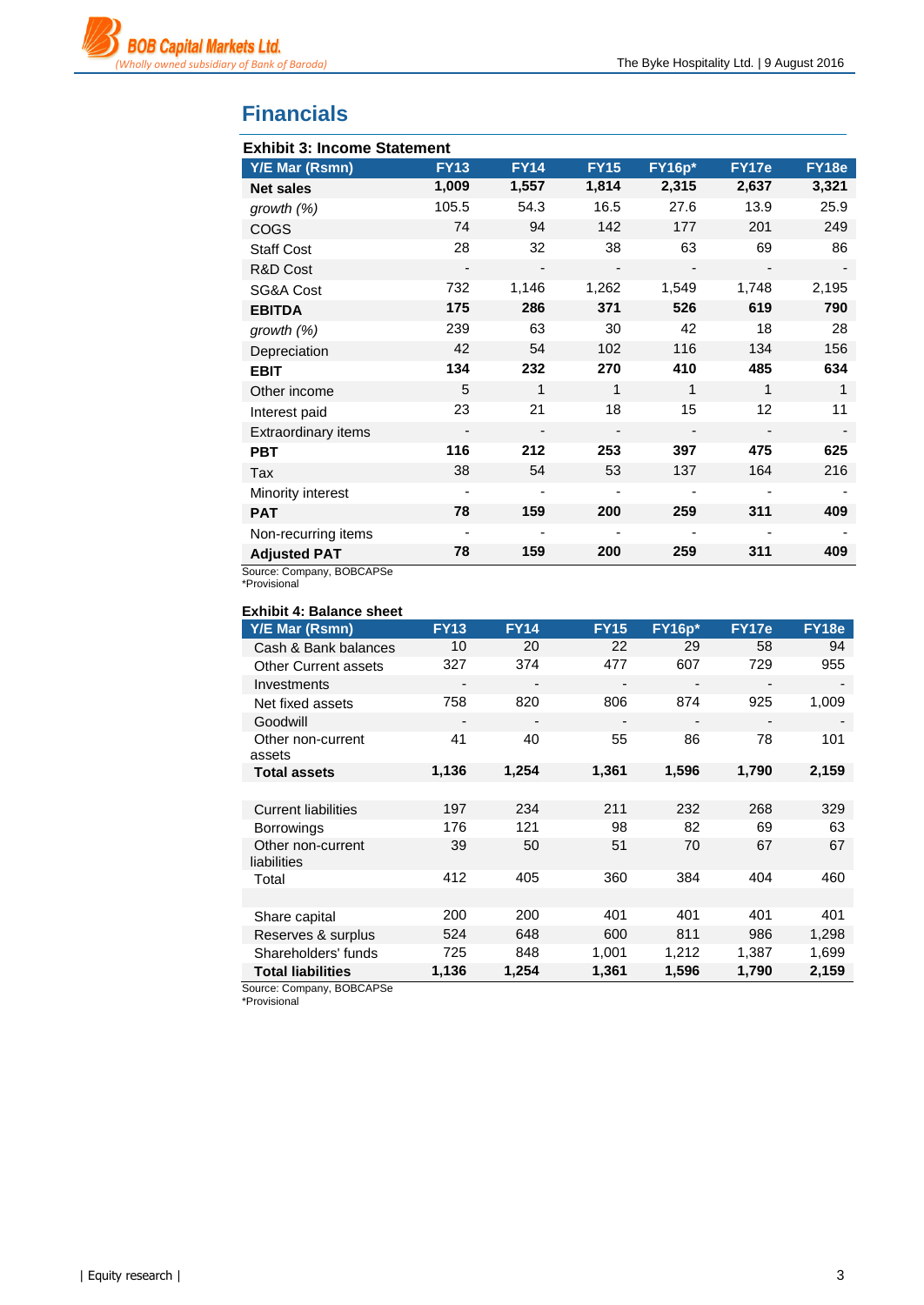### **Exhibit 5: Cash flow statement**

| Y/E Mar (Rsmn)                       | <b>FY13</b> | <b>FY14</b> | <b>FY15</b>              | $FY16p*$                 | FY17e | FY18e |
|--------------------------------------|-------------|-------------|--------------------------|--------------------------|-------|-------|
| Profit after tax                     | 78          | 159         | 200                      | 259                      | 311   | 409   |
| Depreciation                         | 41          | 54          | 102                      | 116                      | 134   | 156   |
| Chg in working capital               | 2           | (9)         | (140)                    | (140)                    | (78)  | (187) |
| Total tax paid                       | 11          | 11          | $\Omega$                 |                          |       |       |
| <b>Cash flow from</b><br>operations  | 132         | 215         | 161                      | 235                      | 366   | 377   |
|                                      |             |             |                          |                          |       |       |
| Capital expenditure                  | (135)       | (116)       | (88)                     | (130)                    | (239) | (240) |
| Change in investments                | -           | ٠           | $\overline{\phantom{0}}$ |                          |       |       |
| <b>Cash flow from</b><br>investments | (135)       | (116)       | (88)                     | (130)                    | (239) | (240) |
|                                      |             |             |                          |                          |       |       |
| Free cash flow                       | (3)         | 99          | 73                       | 105                      | 127   | 138   |
| <b>Issue of shares</b>               | ۰           | ٠           | 200                      | $\overline{\phantom{a}}$ | ٠     |       |
| Net inc/dec in debt                  | 17          | (54)        | (24)                     | (15)                     | (13)  | (6)   |
| Dividend (incl. tax)                 | (23)        | (35)        | (48)                     | (61)                     | (73)  | (96)  |
| Other financing activities           | $\Omega$    | $\Omega$    | (200)                    | 29                       | (63)  | (0)   |
| <b>Cash flow from financing</b>      | (6)         | (89)        | (71)                     | (47)                     | (149) | (102) |
| Inc/(Dec) in Cash & Bank<br>bal.     | (9)         | 9           | $\mathbf{2}$             | 59                       | (22)  | 36    |

Source: Company, BOBCAPSe

\*Provisional

| <b>Exhibit 6: Ratios</b> |             |             |             |               |       |       |
|--------------------------|-------------|-------------|-------------|---------------|-------|-------|
| <b>Y/E Mar</b>           | <b>FY13</b> | <b>FY14</b> | <b>FY15</b> | <b>FY16p*</b> | FY17e | FY18e |
| Per share data (Rs)      |             |             |             |               |       |       |
| <b>EPS</b>               | 3.9         | 7.9         | 5.0         | 6.5           | 7.7   | 10.2  |
| <b>CEPS</b>              | 6.0         | 10.6        | 7.5         | 9.4           | 11.1  | 14.1  |
| <b>DPS</b>               | 1.2         | 1.8         | 1.2         | 1.5           | 1.8   | 2.4   |
| BV                       | 36.1        | 42.3        | 25.0        | 30.2          | 34.6  | 42.4  |
| Profitability ratios (%) |             |             |             |               |       |       |
| Gross margins            | 89.9        | 91.9        | 90.0        | 89.6          | 89.8  | 89.9  |
| Operating margins        | 17.4        | 18.3        | 20.5        | 22.7          | 23.5  | 23.8  |
| Net margins              | 7.7         | 10.2        | 11.0        | 11.2          | 11.8  | 12.3  |
| Valuation ratios (x)     |             |             |             |               |       |       |
| <b>PE</b>                | 41.9        | 20.4        | 32.5        | 25.0          | 20.9  | 15.9  |
| P/BV                     | 4.5         | 3.8         | 6.5         | 5.4           | 4.7   | 3.8   |
| EV/EBITDA                | 19.5        | 11.7        | 17.7        | 12.4          | 10.5  | 8.2   |
| EV/Sales                 | 3.4         | 2.2         | 3.6         | 2.8           | 2.5   | 1.9   |
| RoE                      | 11.1        | 20.2        | 21.6        | 23.4          | 23.9  | 26.5  |
| RoCE                     | 10.5        | 17.8        | 19.7        | 21.4          | 22.1  | 24.8  |
| RoIC                     | 9           | 16          | 19          | 21            | 22    | 25    |

Source: Company, BOBCAPSe

\*Provisional